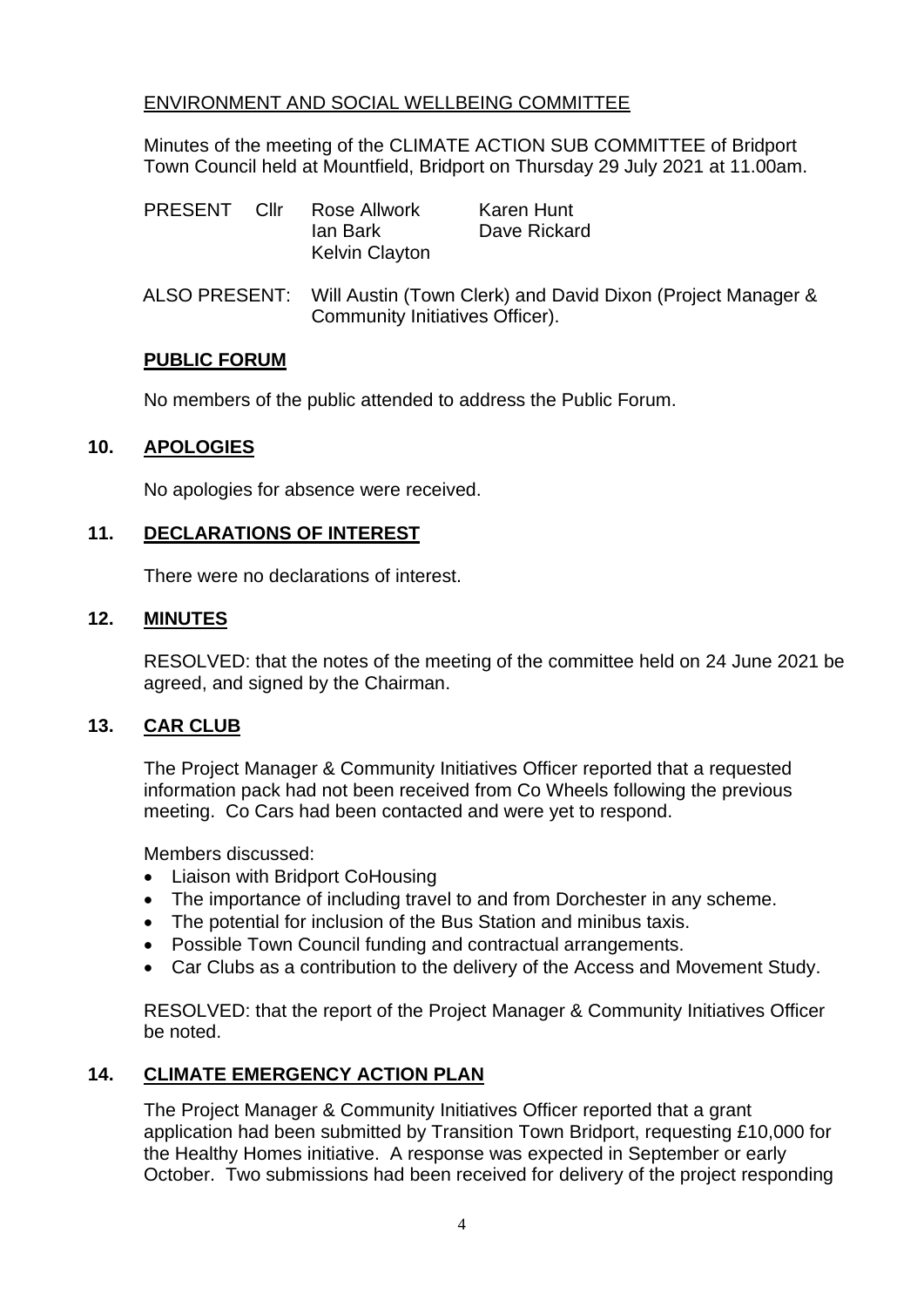to the Town Council's brief, and these were being considered in consultation with the Chairman.

Members considered:

- Limiting the extent of Town Council staffing resource to be applied to this project.
- The need for success criteria to be established and baseline data to assist in this respect.
- The role of volunteer 'champions'.
- A six-month programme of activity.
- A focus on Bridport but the project should be open to other parishes.

The Project Manager & Community Initiatives Officer further reported thatdiscussions were ongoing with Raise the Roof regarding the potential for a low carbon building at the Old Dairy site. He also advised that the Access & Movement Study had been approved by the Town Council, and that additional associated work was now being undertaken in respect of the Vearse Farm development.

RESOLVED: that the report of the Project Manager & Community Initiatives Officer be noted.

# **15. UN CLIMATE CHANGE CONFERENCE OF THE PARTIES (COP26)**

Consideration was given to a report of the Town Clerk, ENCL: 3639. The Town Mayor summarised the report and proposed events for the Great Big Green Week from 18 to 26 September 2021, and advised that he had been invited to deliver a proclamation. A request had been received to turn the Town Hall clock green for the week.

The wording of the proposed proclamation was presented.

RESOLVED: that the proclamation be approved.

## **16. CLIMATE FORUM**

Cllr Dave Rickard reported on a proposal for a climate forum, put forward by Alan Heeks following discussions with Friend of the Earth. The event would include a conference and public exhibition, with experts in attendance. Cllr Rickard was concerned about the resource implications for the Town Council and asked whether Alan Heeks and Candida Dunford-Wood might be approached to run the event.

Members considered the purpose of the event, synergy with a citizens' assembly, and the need for further discussion at the next sub committee meeting.

RESOLVED: that the report be noted.

## **17. COMMUNICATIONS AND UPDATES ON OTHER ISSUES**

The Town Mayor reported that it was hoped the town would be able to declare its Plastic Free status in September.

The Town Clerk reported on: